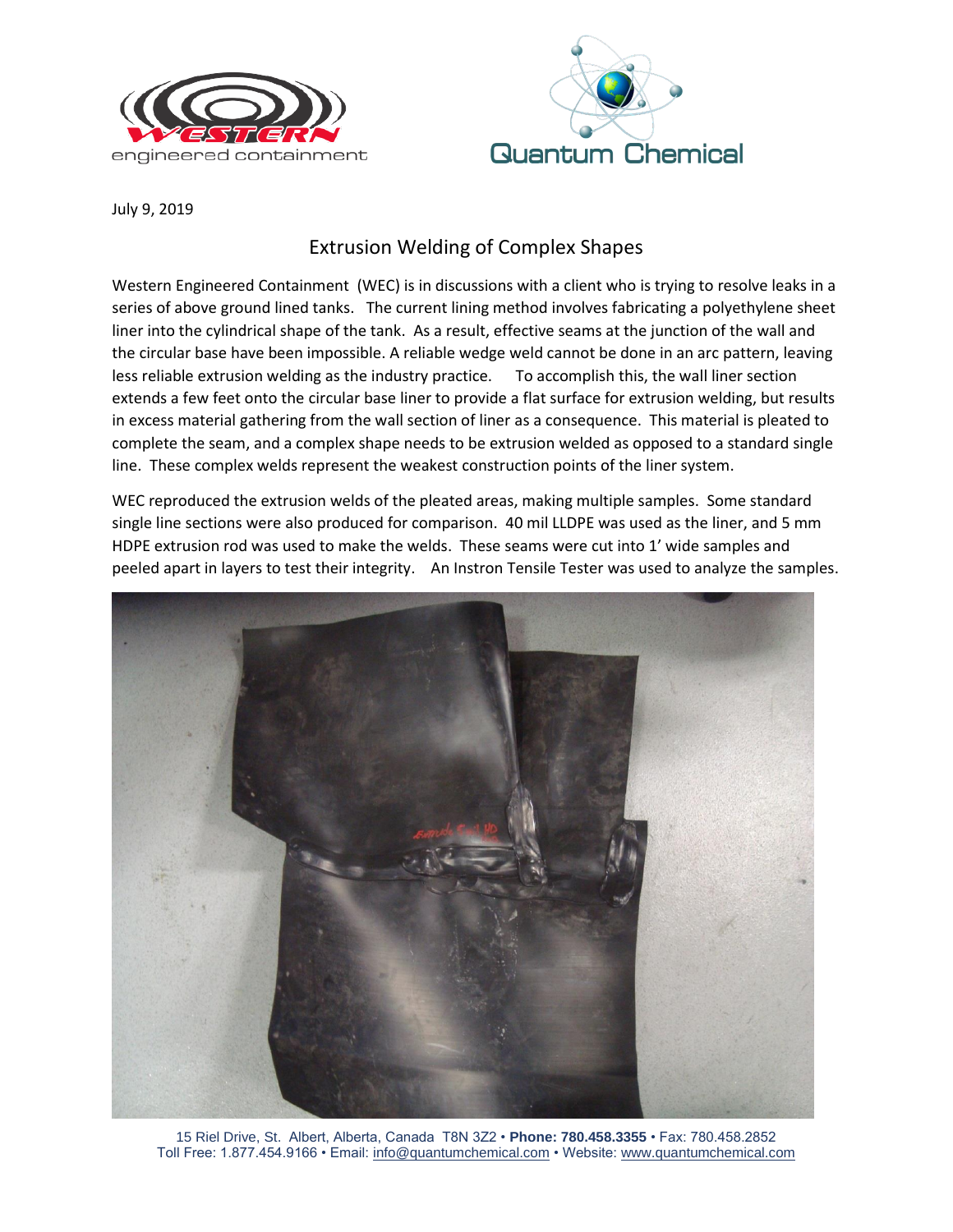Results:

## **Single Line Weld**

| Sample                  | Peel Strength (ppi)* | <b>Extension at</b> |
|-------------------------|----------------------|---------------------|
|                         |                      | Break (mm)          |
| 1                       | 75                   | 460                 |
| $\overline{\mathbf{c}}$ | 77                   | 120                 |
| 3                       | 75                   | 105                 |
| 4                       | 66                   | 75                  |
| 5                       | 58                   | 50                  |
| 6                       | 71                   | 150                 |
| Average                 | 71                   | 160                 |

\*PPI is lbs force per inch width

**Pleated Weld, First Weld Bottom Layer** (This is where the original 2 sheets are joined, the pleated section is folded a little behind and a little on top of this seam, resulting in 2 seams staggered a short distance from one another with overlap (see picture)).

| Sample                  | Peel Strength (ppi) | <b>Extension at</b> |
|-------------------------|---------------------|---------------------|
|                         |                     | Break (mm)          |
| 1                       | 38                  | 80                  |
| $\overline{\mathbf{c}}$ | 74                  | 80                  |
| 3                       | 41                  | 110                 |
| 4                       | 41                  | 120                 |
| 5                       | 52                  | 75                  |
| 6                       | 48                  | 135                 |
| Average                 | 49                  | 100                 |

**Pleated Weld, First Weld Top Layer** (peeling the top sheet of the first weld, from the rest of the mass)

| Sample         | Peel Strength (ppi) | <b>Extension at</b><br>Break (mm) |
|----------------|---------------------|-----------------------------------|
| 1              | 70                  | 110                               |
| $\overline{2}$ | 60                  | 130                               |
| 3              | 76                  | 110                               |
| 4              | 64                  | 200                               |
| 5              | 82                  | 270                               |
| 6              | 74                  | 130                               |
| Average        | 71                  | 150                               |